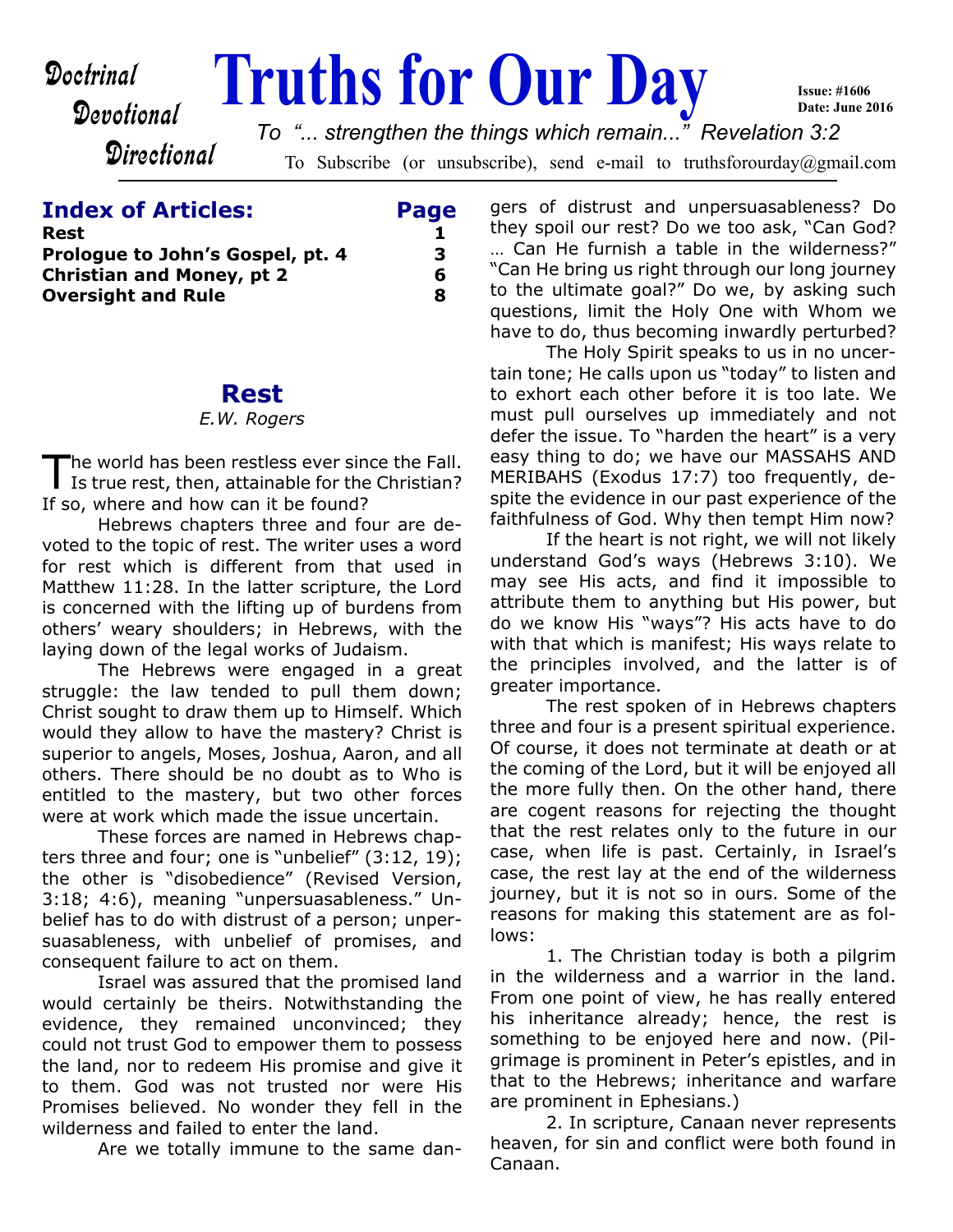# "Truths for our Day"

is a monthly publication that is freely available on the Internet and is intended to be a help to believers who appreciate the timeless truths of God's Word and who recognize the unchanging principles of God's will for His people. It is primarily intended to strengthen those who enjoy fellowship in local assemblies of believers who are gathered to the Name of the Lord Jesus Christ alone.

**Editor and Publisher:** Joel Portman 1200 Forest Glen Ct. SE. Cedar Rapids, IA, 52403 Write to: mail@truthsforourday.com

All issues of "Truths for our Day" are available by clicking on the link below. This will take you to the index: **Truths For Our Day** 

## Please read this notice:

You are permitted to reprint any issue of "Truths for our Day" that you desire, either for yourself, or to share with other believers. However, if you wish to copy an individual article, we will forward your request to the copyright owner of the article to request his permission. For this reason, the format of the publication is locked to prevent unauthorized publication of articles that the author would prefer to reserve. Please do not copy them in any other way. We want to respect the ownership of all those who have written articles.

 We also hope you will let others know about "Truths for our Day" and encourage them to subscribe as well. They can do so by simply sending an e-mail to mail@truthsforourday.com

 3. Faith and rest are united in Hebrews, and what God has joined, we must not separate. As soon as there is faith, rest is enjoyed. "We which have believed do enter into that rest." Note the tense: it is present, not future.

 4. Rest is a cessation from works (Hebrews 4:4). The Hebrews were liable to persist in legal works and to forfeit their spiritual rest. The two cannot go together. If it is "of faith," it is "not of works." God entered into His creation rest when He ceased from His works.

 5. The rest, in Hebrews, is harmony with God. "He that is entered into His rest, he also hath ceased from his own works as God did from His. Let us labour, therefore, to enter into that rest." The thought is complementary to that of Matthew 11:28; in Hebrews, it is the abandonment of the burdens of Judaistic ritualism. This rest is the enjoyment of all that has been procured for us by our Lord Jesus, who, through death and resurrection, brought to an end the Levitical ceremonial system.

 Furthermore, note the emphasis laid upon the heart in this section of Hebrews. We must "keep our heart with all diligence" lest it should go astray. There is a constant propensity to wander, but we must take care lest "we alway err in heart." It is a grievous thing to lapse at all, but altogether a more grievous thing always to do so. Backslidings do occur, although they should not; but how tragic if they should become "perpetual" (Jeremiah 8:5).

 These chapters in Hebrews have often caused difficulties to believers; but the writer is quite consistent with the clearly and indubitably stated doctrine of the eternal security of the child of God, when he warns us against possible failure. We must distinguish things that differ. Relationship, the result of life imparted, is not here in view; rather, the pilgrim character of the Christian. These chapters have to do with a position which we have voluntarily taken by confession (Revised Version, Hebrews 3:1), as separated from the world and having started on the pilgrim journey to better things. Having thus confessed ourselves to be among the many sons who are being brought through the wilderness on the way to glory, "let us, therefore, fear lest" under the pressure of circumstances or persecution we should "seem to have come short of" God's intended rest. In

Thank you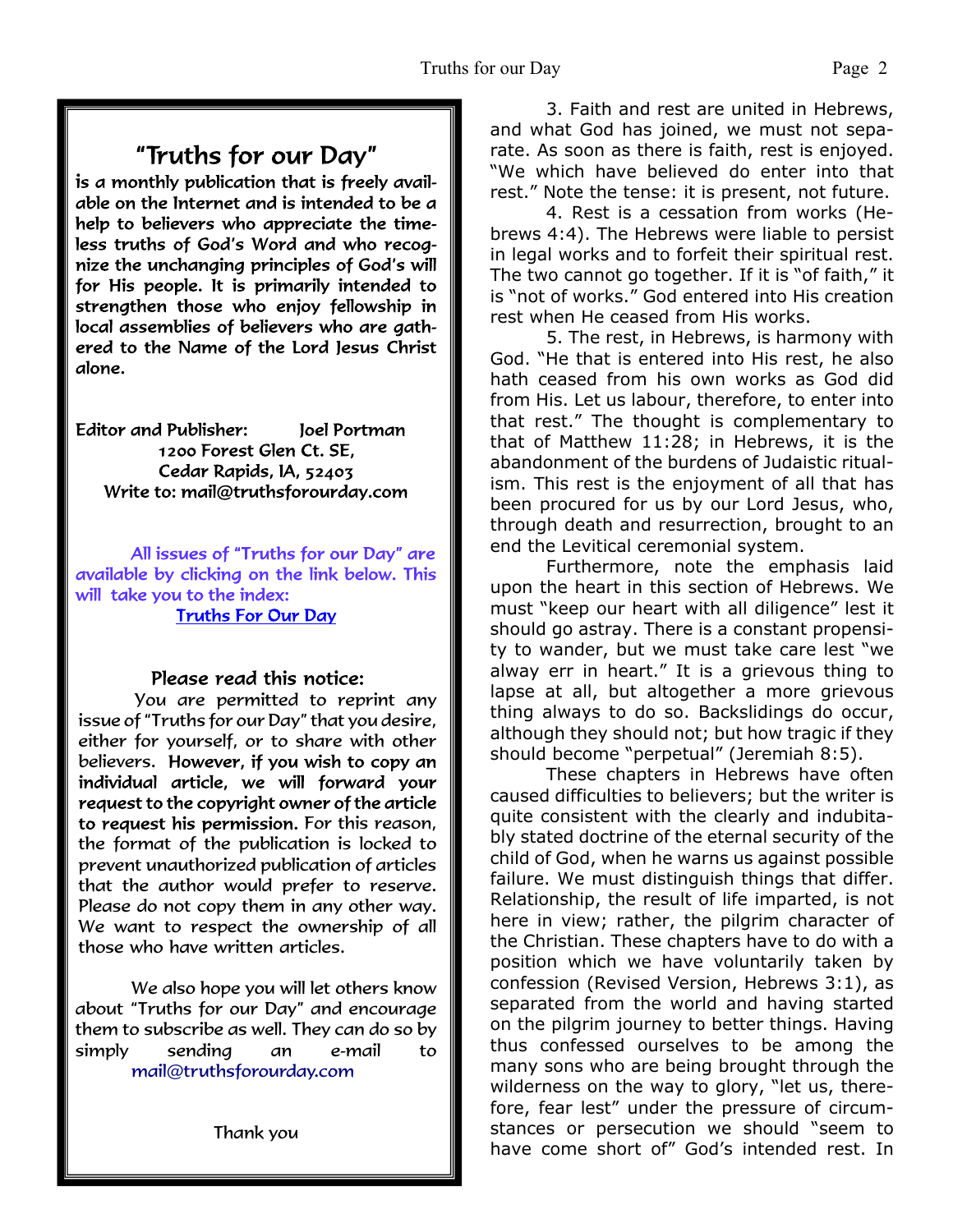#### Truths for our Day Page 3

reading these two chapters,—as indeed in reading the whole epistle to the Hebrews—we must remember that the writer is taking his addressees on the ground of their profession. He does not assume that it is genuine necessarily; he would fain hope so, but they must examine themselves and "take heed." This explains his use of the word "if" in such passages as Hebrews 3:14 and elsewhere. Continuance is the proof of genuineness; apostasy is the evidence of unreality.

 The argument of the writer appears to be as follows: God's rest existed from the foundation of the world; that is, the completion of the restorative work as detailed in Genesis 1. God rested on the seventh day, and, if we would be in communion with Him, we too must share His rest. True rest is the product of harmony with given laws; when these laws are broken, discord ensues and rest is forfeited.

 Creation's rest was followed by the offer of Canaan's rest but Israel, as a whole, failed to attain to it. They fell in the wilderness. Nor did Joshua bring them into it; enemies still remained in the land.

 Later on, therefore, David is able to speak of that rest as still "remaining" available for the people of God. It still remains available for us to obtain; whether we do so depends on the condition of our heart, and on our response to His voice.

 The writer speaks of the "word of God" in Hebrews 4:12, referring to Psalm 95:7-11. That word is "living and operative." While Hebrews 4:12 is true of the whole volume of Holy Scripture, it has special reference to the immediate context. These four verses cited from the Jewish Psalter have life and power in them; their sharp edge is surely felt by those whose hearts are not hardened; they pierce us and reveal what we are; these verses lay us bare and naked before the eyes of God. What failure and weakness they reveal! How sorely we need the help of our Great High Priest! How gracious that He is at once introduced in verse 14!

 Leviticus 23 shows that rest is the goal which God has in view for His people. The numeral seven speaks of it. We read there of the seventh day, the seventh week, the seventh year, and the Jubilee year at the expiration of seven sevens of years. Seven speaks of completion, attainment, and rest. On the seventh day God rested. There is, therefore, a "sabbatismos" available for us (Hebrews 4:9). This rest "remains" for the people of God, who, like Israel, have been redeemed from worse bondage and by more precious blood. We "enter" it by faith, now; only to discover that it is but the beginning of an eternal rest in fellowship with God Himself.

 Assuredly it is possible for God's pilgrims to have peace in the storm, songs in the night, joy in the prison, light in the cell. "We which believe do enter into rest." Faith is not a blind resignation to events but a simple intelligent trust in God and His word. Faith dispels doubts and refuses to judge things by appearance. Faith rests on God, and in Him the soul rests also.

The Holy Spirit, as the common higher principle of life, gives to the Church its true unity. Outward uniformity is as yet unattainable; but beginning by having one mind, we shall hereafter end by having "one body." The true body of Christ is already one, as joined to the one Head. But its unity is as yet not visible, even as the Head is not visible; but it shall appear when He shall appear. Meanwhile the rule is, "In essentials, unity; in doubtful questions, liberty; in all things, charity. There is more real unity where both go to heaven under different names than when with the same name one goes to heaven, the other to hell. Truth is the first thing: those who reach it, will at last reach unity, because truth is *one;* while those who seek unity as the first thing, may purchase it at the sacrifice of truth, and so of the soul itself.

(JFB Commentary on Ephesians 4:4)

### *John's Prologue, pt. 4 Joel Portman*

The differing reception of the Word when<br>Christ came is an indication of the continuhe differing reception of the Word when ing attitude of men, even those enlightened, to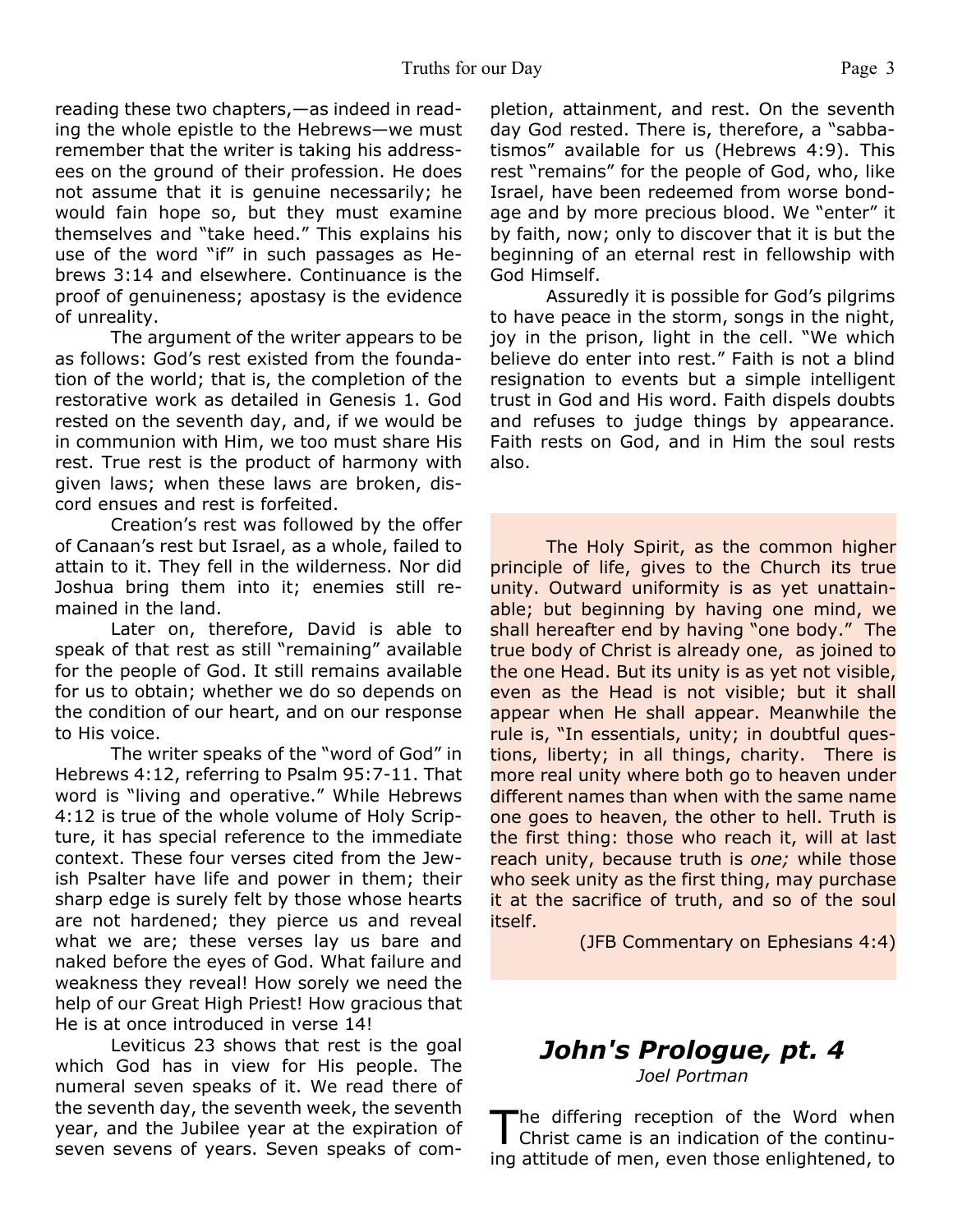Him at all times. John 1:11 emphasizes that He came to the things that rightly belonged to Him, the world, mankind, and Israel especially, but those who were His own people refused to receive Him. This will be the basis of their lament as Isaiah 53 expresses it: "Lord, who hath believed our report. . ." or, "who among us believed the report that was ours?" Again we read, "He was despised and rejected of men, a man of sorrows and acquainted with grief." To that favored nation God had entrusted the oracles and the prophetic utterances that were intended to prepare them for His coming so that they would recognize Him. In addition, this prologue tells us that God had done even more, sending John as a forerunner to bear witness of Him. Those who heard John preaching and baptizing at Jordan also responded in the same manner, since there were some who came with true repentance and expressed a longing for the coming Messiah. But there were those who came to His baptism among others, including Pharisees and scribes (Matthew 3:3-12), who failed to see their need for His coming or the need for repentance. For them was reserved the winnowing judgment of God and the expectation of being cast into the fire as chaff.

 It must have saddened our Savior to come to the sphere belonging to Him, much as one would come into his own home, and on behalf of those with whom He identified Himself (Hebrews 2:14-16), and for them to refuse to receive Him. Robertson's Word Pictures says that it is the same idiom that John 19:27 uses, when John took our Lord's mother "to his own home", and then he continues, "the world was "the own home' of the Logos who had made it." Matthew 6:4 quotes the Lord saying that a prophet is not without honor, save in his own country and among his own kindred. Even Nazareth, where He had grown up, refused Him and would have thrust Him over the brow of the hill (Luke 4:28). This was not unexpected, for later He said that He had come, not to send peace upon the earth, but division that would exist within communities and even in families (Matthew 10:34). That division over the Person of Christ exists today, because reception of Him is an individual matter and cannot be determined by nationality or religious identity. And now, as in that day, such division results in

strife and separation between individuals.

 And yet, at all times, there are some who do receive Him. The thought is that they embrace Him fully, dependently, and without reservation, recognizing who He is and what He has done for them, so that they have believed with absolute certainty in Him as their Savior. John uses the preposition "eis" with reference to those who believe "into" His Name, which seems to signify that more than mentally accepting facts about Him or a superficial belief that one might profess is involved, like those at the end of John 2, but a full commitment to and dependence on Him that results in a lasting, spiritual link that involves the entire person. This is what results in the individual who displays genuine reality that demonstrates spiritual life. They are the ones who are constituted "children (not sons) of God" for they received divine life from God and have every right to claim a place in His family and enjoy a relationship with a Heavenly Father. When the disciples were challenged by the Lord after others went away instead of continuing to follow, Peter responded, "Lord, to whom shall we go? Thou hast the words of eternal life. And we believe and are sure that thou art that Christ, the Son of the Living God." (John 6:68-69).

 John continues by saying that those who received Him, "were born", as an action accomplished by another, surely the Holy Spirit. 1 Peter 1:23 also tell us that those who are saved, have been born again, "not of corruptible seed, but incorruptible, by the Word of God that liveth and abideth forever." It is not of blood(s), that is, not of natural descent such as the Jews loudly protested in John 8:33. It is not of family relationship, such as the children of believers might claim. Others have suggested that this means that it is not of the blood of the Passover or other sacrifices, nor of that of circumcision. Hengstenberg insists, in his commentary, that this refers to a natural birth, accompanied by blood, in contrast to the spiritual, as the Lord emphasizes in John 3:5. Amidst these differing interpretations, it is clear that John is saying that it must be a work that only God can accomplish, and since it is in the passive voice, it is beyond the capability of the individual. As Bishop Ryle puts it, "Grace does not descend from parent to child." It does not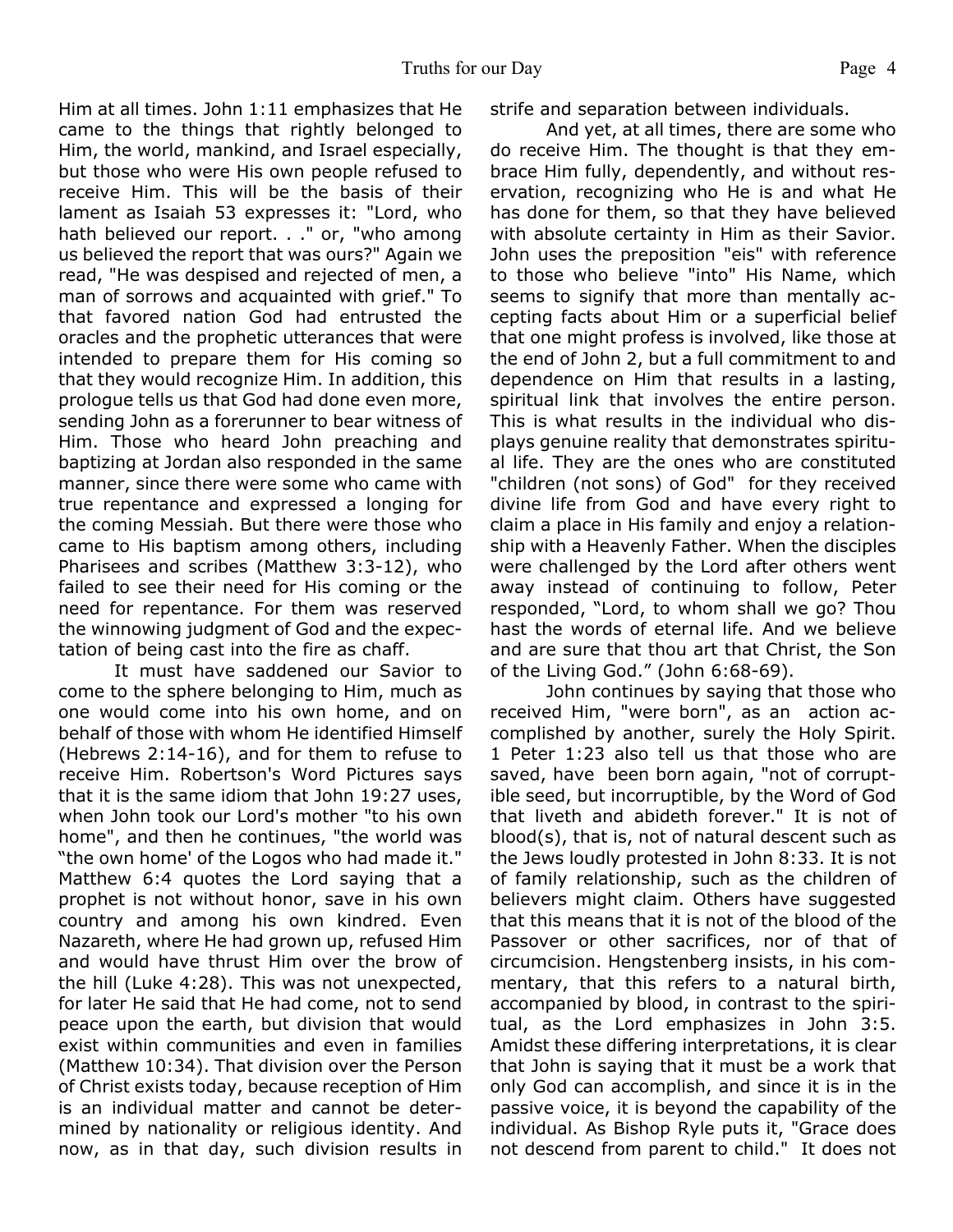flow through the blood stream.

 He says that it is not of the "will of the flesh", or it is not something that the flesh can produce or cause. Self-works and all religious activities can never transform the inward character and bring the soul into a present enjoyment of having divine life. It is not of the will of man, either, for it is not through anything that others might initiate or cause in another. It is a direct work in the soul of a repentant, believing sinner that is the result of the Spirit producing the change inwardly.

### **The Word Made Flesh**

It is more correct to say, "the Word became flesh," not only to be true to the text grammatically, but also because in John, the Word is presented as a Divine Person who moved under His own voluntary will. We can note the many indications of deliberate action on the part of our Savior. For example, at the crucifixion, we read that "then came Jesus forth" and "he, bearing His cross, went forth. . .", since John is presenting Christ to us as the Burnt Offering, who offered Himself freely for the glory of God and as a sweet-savor offering that was acceptable.

 John declares that He became flesh, to emphasize the genuine reality of His humanity. Evidently he directs these words against those who, corrupted by heresy, denied the corporal reality of the Word and only accepted the spiritual aspects of His words. Vincent ("Vincent's Word Studies"), says that "The phrase became flesh, means more than that He assumed a human body. He assumed human nature entire, identifying Himself with the race of man, having a human body, a human soul, and a human spirit. . . He did not assume, for a time merely, humanity as something foreign to Himself. The incarnation was not a mere accident of His substantial being. 'He became flesh, and did not clothe Himself in flesh.'" Hebrews 2:14 declares that "he also himself likewise took part of the same" to become like His brethren. In 1 John 4:2, John emphasizes the fact of His becoming flesh by saying, "Every spirit that confesses Jesus Christ come in flesh is of God" (JND and more literally). It is more than He became like men, or became a man, but that His manhood was in the fullest sense genuine, sin apart.

Saying that the children are "partakers of flesh and blood" signifies that they had no prior existence before their birth, for that is their only existence. However, He did, for He voluntarily "took part" of the same to be identified with them to deliver them. His becoming flesh, a real Man, is one theme of John's writings, both the gospel and his epistles. What a blessing and encouragement it is to us to meditate on Him who became like us, apart from sin, and thus He is our great Kinsman-Redeemer in every aspect of the word.

 But John also emphasizes the reality of His deity in humanity by using the expression that takes us back to the tabernacle in the wilderness. He "tabernacled among us" is literally what John is saying. Just as the reality of God's presence was known in the tabernacle in the wilderness, so His presence is fully known in Him who dwelt among men. God "has taken up residence on earth in the Word made flesh." (F. F. Bruce, "The Gospel of John"). Bruce also says that the words used are specifically designed to relate His presence to the glory "which shone in the tabernacle and temple" which was "but the foreglow of that excelling glory which shone in the incarnate Word, veiled from those who had no mind to come to the light, but manifested to faith." The tabernacle was God's dwelling place on earth amid His people, but it was also, as the following phrase amplifies, the place of God's revelation of Himself. He expressed the glory of the eternal God now seen in the tabernacle of human flesh.

 John not only declares His humanity by way of the incarnation, but he moves beyond that to develop the reality of the glory that was unique, for it was "glory as of an only begotten of (from) a Father" (JND). Only the unique Son of God could display that glory, and in so saying, John refutes the heretical statements of those who relegated His Person and glory to that of a created, though exalted, being who came forth from God. "No," John says, "He was all that God was, manifested in true humanity, and in every respect expressing to men the reality of God's Person." Our Lord declares and affirms His deity to His enemies further in the book, such as in 8:46-59. It is glory of the eternal Word manifested in flesh, that John says is "full of grace and truth." We remember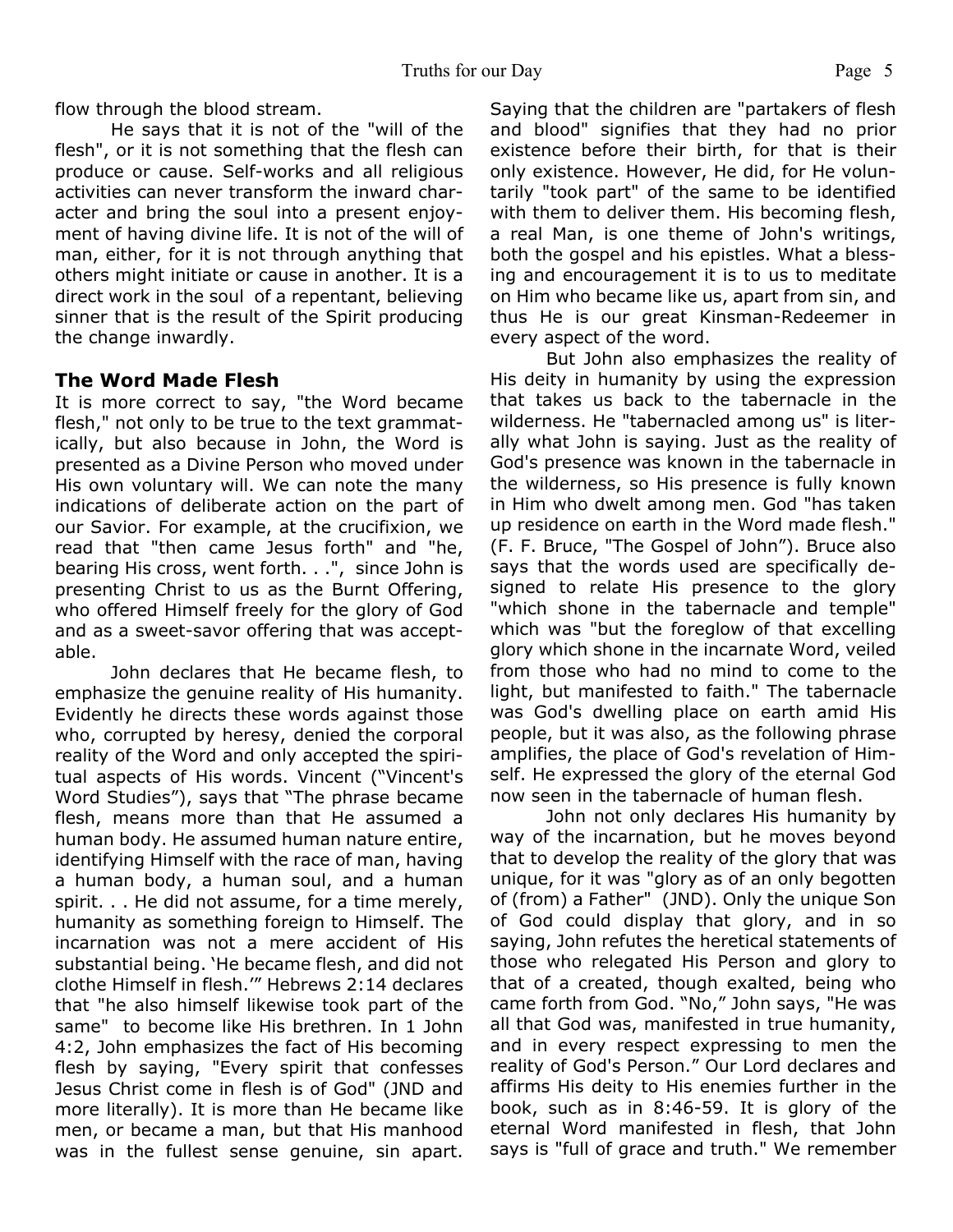that Moses besought the Lord to show him His glory, and Jehovah condescendingly passed by before him and proclaimed, "The LORD, the LORD God, merciful and gracious, longsuffering and abundant in goodness and truth." (Exodus 34:5-6). This was the surpassing glory that He revealed to Moses, and in the person of the Word made flesh, we see the glory of the eternal God displaying God's grace and truth toward unworthy men. V. 17 amplifies that statement, for not only was "grace and truth" manifested in Him, but they "subsist through Jesus Christ". What a blessing for us to see this and to enjoy the results of God's work accomplished in this lovely Person, our Lord Jesus Christ. May we appreciate more the marvelous truths that are displayed in their clarity in Him. (continued)

There are so many stony ground hearers, who receive the Word with joy, that I have determined to suspend my judgment till I know the tree by its fruits. I cannot believe they are converts till I see fruit brought back; it will never do a sincere soul any harm.

-- George Whitefield

# **Christian and Money, pt 2**

*Robert Surgenor* **Providing for Preachers**

A profitable verse to remember is, "Let him<br>
that is taught in the word communicate profitable verse to remember is, "Let him unto him that teacheth in all good things" (Galatians 6:6). When a servant of the Lord visits an assembly and feeds them with spiritual food, it is only proper that they, in return, supply him with the means of supporting him, and his family's needs. This principle is clearly taught in 1 Corinthians 9. Paul takes us to the Law, showing God's care for animals, laboring farmers, and those in Levitical service. "For it is written in the law of Moses, Thou shalt not muzzle the mouth of the ox that treadeth out the corn. Doth God take care for oxen? Or saith

he it altogether for our sakes? For our sakes, no doubt, this is written: that he that ploweth should plow in hope; and that he that thresheth in hope should be partaker of his hope. If we have sown unto you spiritual things, is it a great thing if we shall reap your carnal things? Do ye not know that they which minister about holy things live of the things of the temple? and they which wait at the altar are partakers with the altar? Even so hath the Lord ordained that they which preach the gospel should live of the gospel" (verses 9-11, 13-14).

 Let me go further. Have you ever noticed the responsibility of an assembly to provide the temporal means of a servant in his traveling expenses to an assembly? Consider the following scriptures. "Which when the brethren knew, they brought him (Paul) down to Caesarea, and sent him forth to Tarsus" (Acts (9:30). "They determined that Paul and Barnabas, and certain other of them, should go up to Jerusalem unto the apostles and elders about this question. And being brought on their way by the church, they passed through Phenice and Samaria, declaring the conversion of the Gentiles: and they caused great joy unto all the brethren" (Acts 15:2-3). "And then immediately the brethren sent away Paul to go as it were to the sea: but Silas and Timotheus abode there still. "And they that conducted Paul brought him unto Athens" (Acts 17:15-16). "And when we had accomplished those days, we departed and went our way; and they all brought us on our way" (Acts 21:5). "Whensoever I take my journey into Spain, I will come to you: for I trust to see you in my journey, and to be brought on my way thitherward by you" (Romans 15:24). "And it may be that I will abide, yea, and winter with you, that ye may bring me on my journey whithersoever I go" (1 Cor. 16:6). "Let no man therefore despise him (Timothy): but conduct ("propempo." Fit him out with the requisites for a journey) him forth in peace, that he may come unto me: for I look for him with the brethren" (1 Corinthians 16:6,11). "Bring Zenas the lawyer and Apollos on their journey diligently, that nothing be wanting unto them" (Titus 3:13).

 Can anything be plainer? Scripture encourages assemblies to provide the expenses for a servant coming to minister unto them,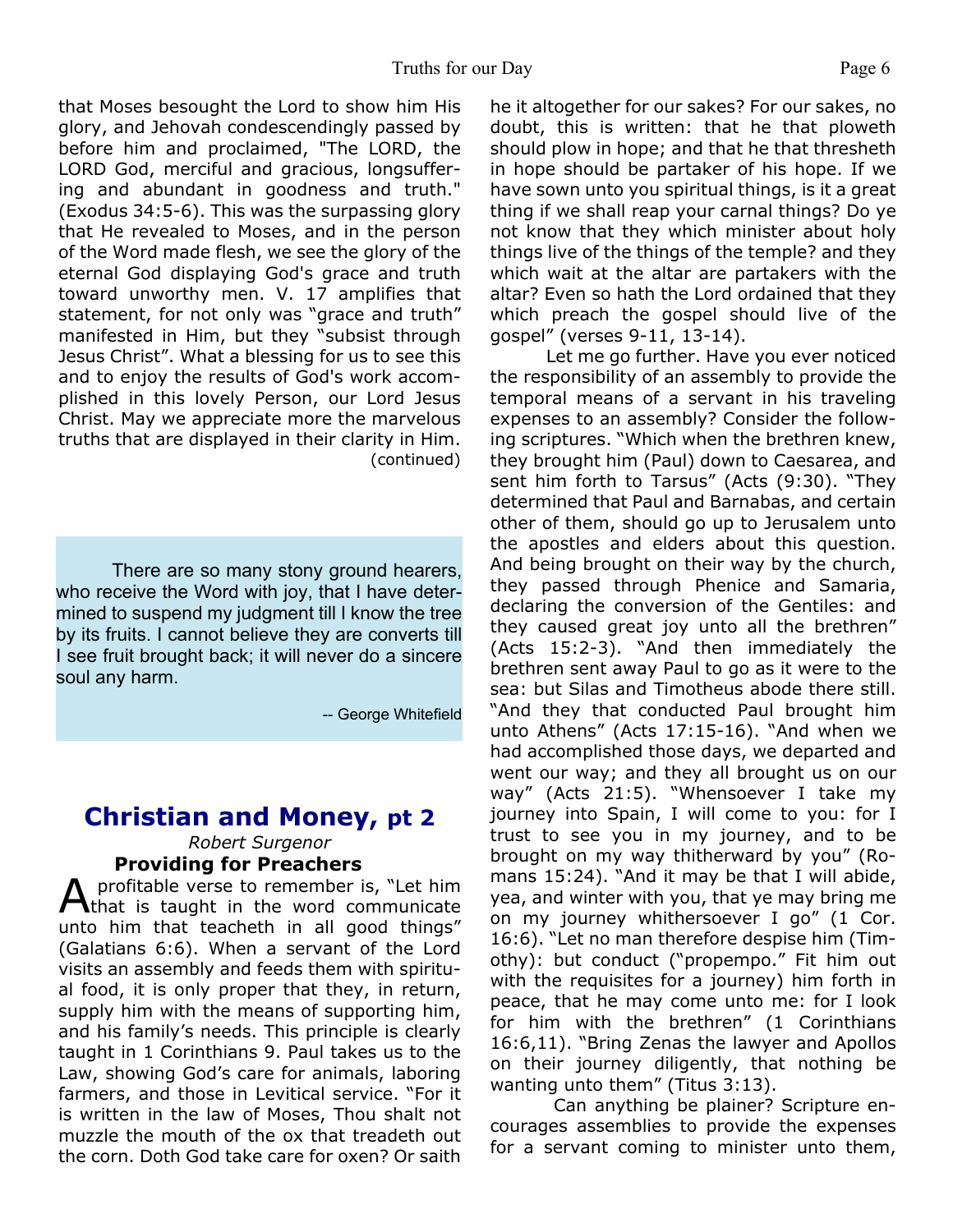prior to their coming.

 Years ago it was planned for me to return to Northern Ireland for a gospel tent series. The brethren there sent me a considerable sum of money, more than enough to pay for my roundtrip flight. Circumstances arose that prohibited me going. I wrote the brethren and told them that I thought it only right to return them the money sent. They wouldn't hear of that, and told me to use the money for the furtherance of the gospel in my homeland. I was humbled over their exceeding grace to me.

 At the other extreme, is it right to expect an invited servant to a conference which will cost him \$500 traveling expenses, and then give him a \$150 gift at the conference for coming? Let your own conscience provide the answer.

 Then we have provision made for evangelists that are not even near the ministering assembly. When Paul was laboring in Thessalonica, he not only preached, but he labored night and day in physical work, so that he would not be chargeable to them (1 Thessalonians 2:9). While there, the newly formed assembly in Philippi sent once and again to his necessity (Philippians 4:16).

 I remember when on the oversight of the West Cleveland Assembly, we sent to many preachers who had never visited us. They were working their own field of labor. Thus, by giving, we were associating ourselves with them in their labors for the Lord.

 When I went out into the work of the Lord, a certain preacher told me that being out of sight was to be out of mind. I proved that untrue. However, when an evangelist launches out into the deep for God and enters a field of labor where there are no assemblies, how does he exist? Well, if all the assemblies were like some, he wouldn't! Is it true that there are some assemblies that never minister to a servant unless he darken their door? Sad to say, Yes. Only if he comes their way, will they give him fellowship. If another servant is fulfilling the commission to go into all the world with the gospel, and is far removed from them, he is not considered at all - he is forgotten. Those with that strange concept of fellowship, will suffer loss at the Bema.

## **Providing for the Poor**

When Paul and Barnabas attended the council at Jerusalem, recorded in Acts 15, before leaving they were exhorted to remember the poor (Galatians 2:10). Visiting the Gentile churches Paul received their donations for the poor saints in Jerusalem.

 Writing Corinth regarding their contribution he constrained the Corinthians to give, bringing before them the example of the churches of Macedonia. Notice: "Moreover, churches of Macedonia. brethren, we do you to wit of the grace of God bestowed on the churches of Macedonia; How that in a great trial of affliction the abundance of their joy and their deep poverty abounded unto the riches of their liberality. For to their power, I bear record, yea, and beyond their power they were willing of themselves; Praying us with much intreaty that we would receive the gift, and take upon us the fellowship of the ministering to the saints. And this they did, not as we hoped, but first gave their own selves to the Lord, and unto us by the will of God. Insomuch that we desired Titus, that as he had begun, so he would also finish in you the same grace also" (2 Corinthians 8:1-6). Imagine, saints in deep poverty abounding richly in liberality! It is simply amazing what the grace of God can do!

 This grace is also seen in Luke 21:2-4). "And He (the Lord) saw also a certain poor widow casting in thither two mites. And He said, Of a truth I say unto you, that this poor widow hath cast in more than they all: For all these have of their abundance cast in unto the offerings of God: but she of her penury hath cast in all the living that she had."

 I remember a man with nine children approaching the late William Warke at a conference and pressing into his hand a considerable sum of money. Brother Warke told the man, "You can't afford to give this." The man quickly replied, No, I can't afford NOT to give this." What a beautiful answer. Where was this man's heart? In heaven. "But lay up for yourselves treasures in heaven, where neither moth nor rust doth corrupt, and where thieves do not break through nor steal: For where your treasure is, there will your heart be also" (Matt. 6:20).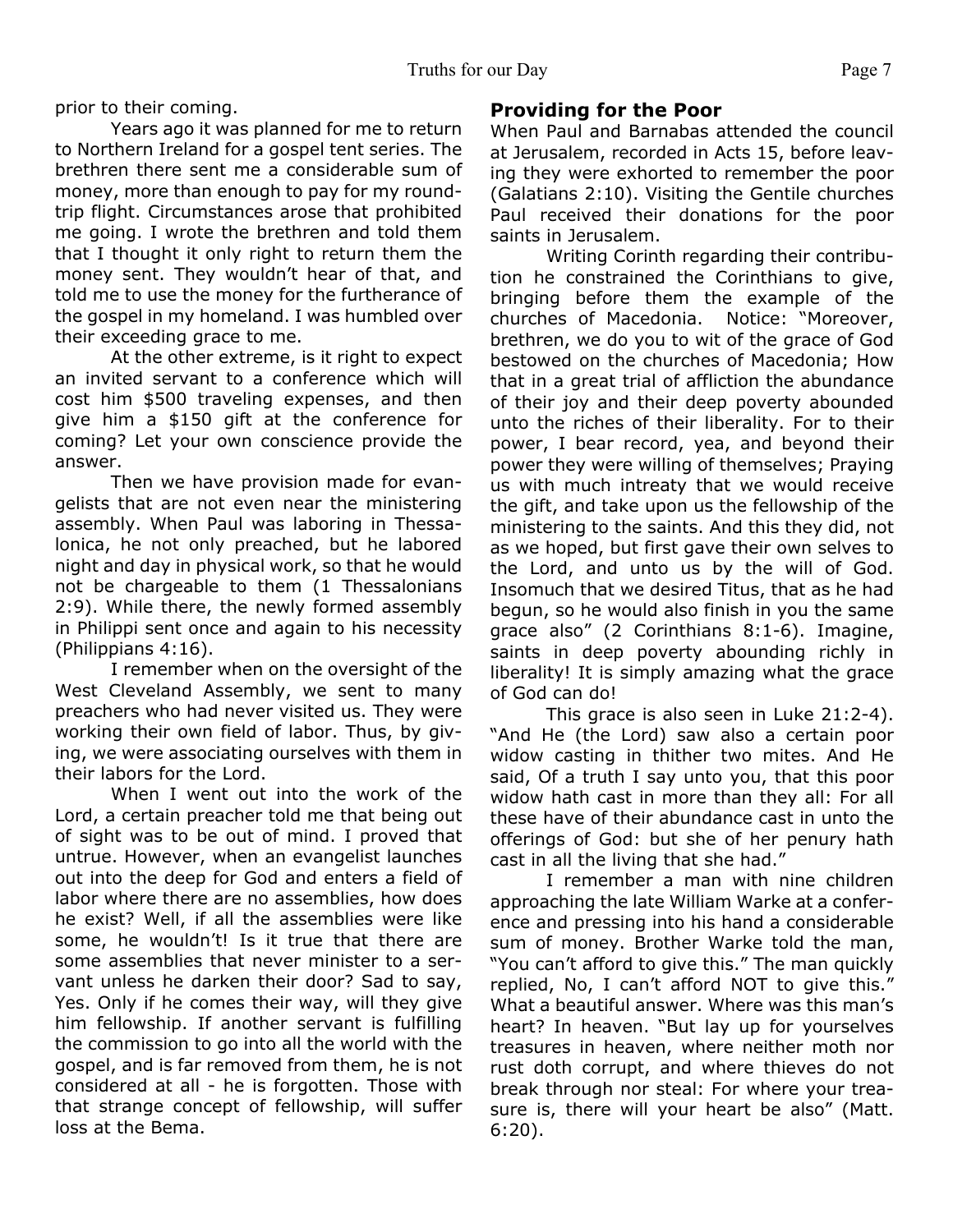In contrast to this we have in James 2:15-16; "If a brother or sister be naked, and destitute of daily food, And one of you say unto them, Depart in peace, be ye warmed and filled; notwithstanding ye give them not those things which are needful to the body; what doth it profit?"

#### **Corporate Giving**

It is a wonderful thing to be able to place in the offering on Lord's Day a portion of our substance. This is part of our worship, for God says in Hebrews 13:15-16; "By Him therefore let us offer the sacrifice of praise to God continually, that is, the fruit of our lips giving thanks to His name. But to do good and to communicate forget not: for with such sacrifices God is well pleased."

 To communicate is to give our substance to the Lord, and God calls it a sacrifice. How much are we to give? Let 1 Corinthians 16:2 provide the answer. "Upon the first day of the week let every one of you lay by him in store, as God hath prospered him." So we give in proportion to what God has given to us.

 The past few years we have noticed some married brethren giving an offering also for their wives. Is this right? I will answer with a question. Is it right for a husband to partake of both emblems for his wife? She is as much a priest as he, and has the right to give her own portion whatever she purposes in her heart. The word "every one of you" embraces women.

#### **Individual Giving**

Not only this, the Christian has the privilege of giving in an individual way to the Lord. One thinks of Mary called Magdalene, Joanna, Susanna, and many others, which ministered unto Him of their substance (Luke 8).

 I remember the late Clay Fite relating to me of being in a new place with the gospel. He was out of sight, consequently he wasn't receiving any fellowship from the assemblies. However, he wasn't out of mind, for one morning he went to the local post office to see if perhaps a letter containing fellowship had arrived. There was none! However, there was a parcel. It was from a poor widow and inside was a note stating that she didn't have any money to send him, but she did have some food in the house,

so she had sent him some peanut butter and jelly sandwiches. He, with a smile, told me, "Bob, the sandwiches were not too fresh, but man were they good!" He was hungry. God allowed that trial to prove his faith.

(continued)

The author would strongly deprecate the false and foolish popular notion, that all study of prophecy is unpractical - a notion too often propagated by passing, but mischievously-influential allusions to the subject, from pulpit, platform, and press, made by those who know little either of it, or of its effects. It ought to be a sufficient rebuke to the levity that hazards such an assertion, or admits such an idea, to recall the facts, that one-third of the Bible consists of prophecy; and that our Lord and Master said, "Search the Scriptures," not a portion of them. The apostle Peter expressly tells us that we do well to take heed to the "more sure word of prophecy," as to a light shining in a dark place until the day dawn and the day star arise. Is it unpractical to make use of a good lantern on a pitch-dark night, in traversing a dangerous road? Or is it not rather impractical and unreasonable to attempt to dispense with it? And further, a special and emphatic blessing is attached to this study in the closing book of the Bible: "Blessed is he that readeth, and they that hear the words of this prophecy, and keep the things that are written therein, for the time is at hand."

--Henry Grattan Guinness (The Approaching End of the Age: Viewed in the Light of History, Prophecy, and Science, Preface, 1879)

# **Oversight and Rule**

*Donald Munro* (Toronto)

Many seem to have the idea that God's<br>
Massembly is a place where every man may **l** assembly is a place where every man may do that which is right in his own eyes, where there is no rule, no order. Maybe you have heard of the man who had tried a great many of the sects, the Methodists and the Baptists, and then finally he thought he would "join the Brethren." The first day he came in, he got up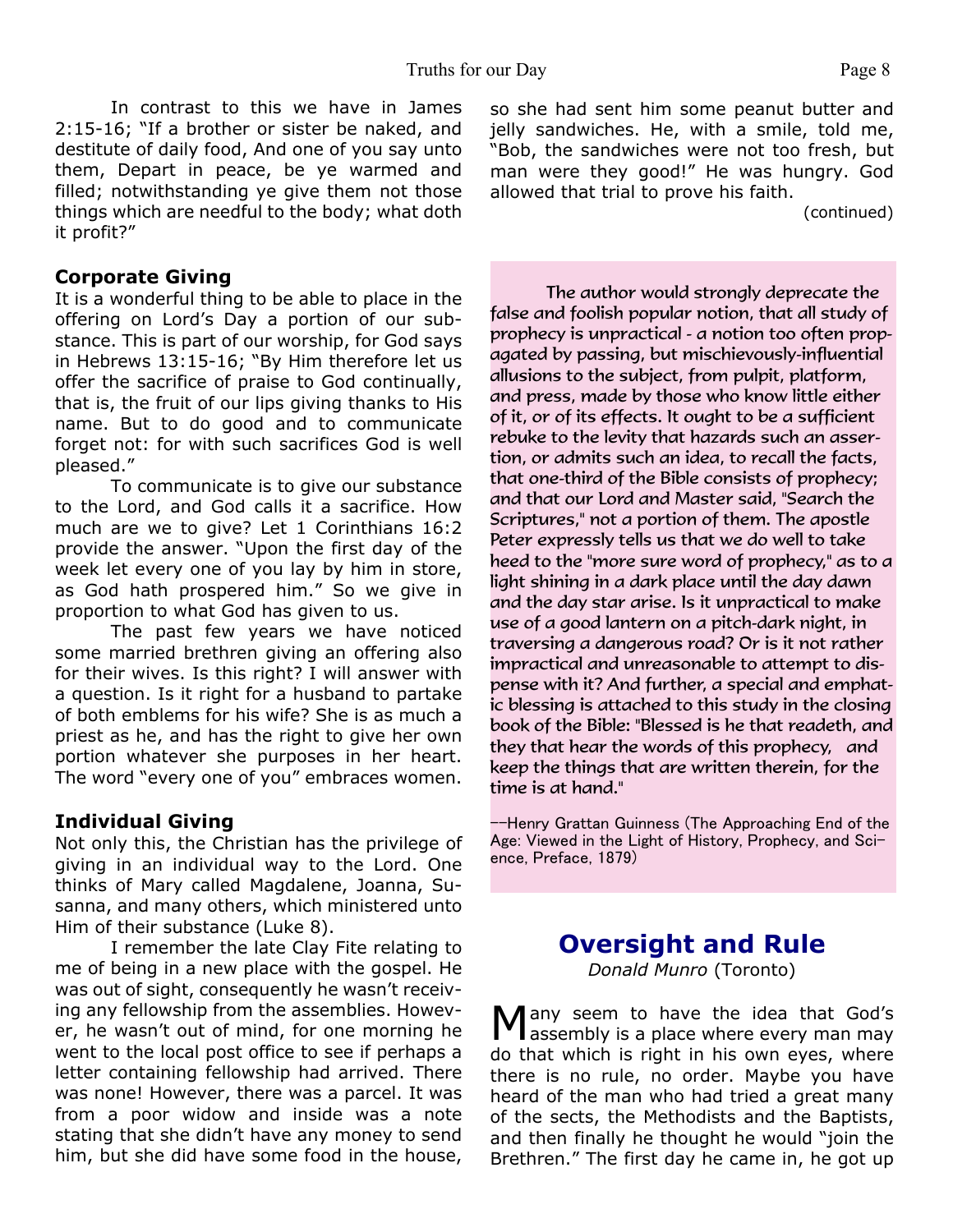and made a long prayer, in which he thanked God that he had found a place "where every one could do just what they chose." That is not God's assembly. It is not a place for lawless, self-willed men. It is where God's will, not man's, is to be done. Let us see what God's Word has to say on the subject of Oversight and Rule in the assembly of God. We read in Acts 14:23, that the apostles "ordained then elders in every church' which they had planted and built up in the truth.

 These elders were not necessarily preachers, their work was to shepherd and guide the saints (Acts 15:1). When they returned to Antioch they found a different state of things fro m that which they had left it. Certain men had come down from Judea teaching strange doctrines. In verse 6, we read, "And the apostles and elders came together for to consider this matter," and again in verse 22, "The apostles and elders," "The whole Church," and "chosen men of their own company." Here are four different classes all recognized in that assembly at Jerusalem, showing that God is a God of order, and has set some in His Church to guide and rule others. Then in Acts 20:17- 28, the "elders" are called together by Paul and addressed.

 Who were they? The apostle says, "The Holy Ghost hath made you overseers." They are told to take heed to their condition and to "feed the flock," for if a man is not himself in a right condition of soul, he cannot look after the saints of God. Here we see there were elders or overseers in local assemblies, not men like Paul and Barnabas, with special gifts from the Ascended Christ, traveling from place to place, preaching the Gospel, establishing assemblies, confirming souls, teaching the saints and passing on to other placed, but local brethren, who cared for God's saints, feeding and guiding the flock while they wrought. The Church is here spoken of as a flock, and they were to shepherd it, not fleece or lord over it, as those who call themselves bishops now do. The apostle warns them that from among themselves men would arise speaking that which would draw away the disciples after them, to form sects, which has long since happened, and that "grievous wolves" would enter, tearing and scattering the sheep.

 Here we have the apostle's "successors," the apostolic succession claimed by the Pope and others. In 1 Thessalonians 5:12, we read "Know them which are over you in the Lord." Here is a very young assembly, according to the dates in our Bibles. These Thessalonian saints were Paul's children in the gospel, but he had not been to see them since they were saved. He had to flee for his life because of persecution, and now he sends this letter to them. There had been no elders ordained by the apostles there, but Paul was sure that from among themselves the Lord was stirring up some who were able to do shepherd work, and were doing it. He exhorts the saints to "know" them? Not by their peculiar dress or title. No, but by their work. Somebody gets sick, something goes wrong. Who will look after them? Some worldly believer who is never seen at a meeting except at the breaking of bread? No, not at all.

 But there is a brother who has a care for the saints, who has a word of encouragement or of warning for them, and who is living godly. The sheep know where they get "a green bite," and they soon learn to acknowledge those who have a heart for and a care of them. How would you know a shoemaker? By the sign? No, but by his work. This is just how we are to know God's ministers, God's overseers, by their work. Those who are godly "know them," and "esteem them." In Hebrews 13:7, 17- 24, we have another description of the same men. "Remember them which have the rule" (margin, "who are the guides"). If you consult a Greek Concordance you will find that this word "guides" is the same as the word found in Acts 15, "chief men," and the meaning is, men who were going before the flock, guiding the flock, marking out the path for the flock to follow in God's ways.

 We read of elders chosen by the apostles, pointed out by them, men whom they saw having grace and ability to help the saints, but we read also of "overseers" in places where there never was anything of this kind such as Thessalonica, where the apostle could not point out men as overseers when they were only three week old. But he knew that God was raising up and fitting some, and that they were doing the work. He had confidence in the